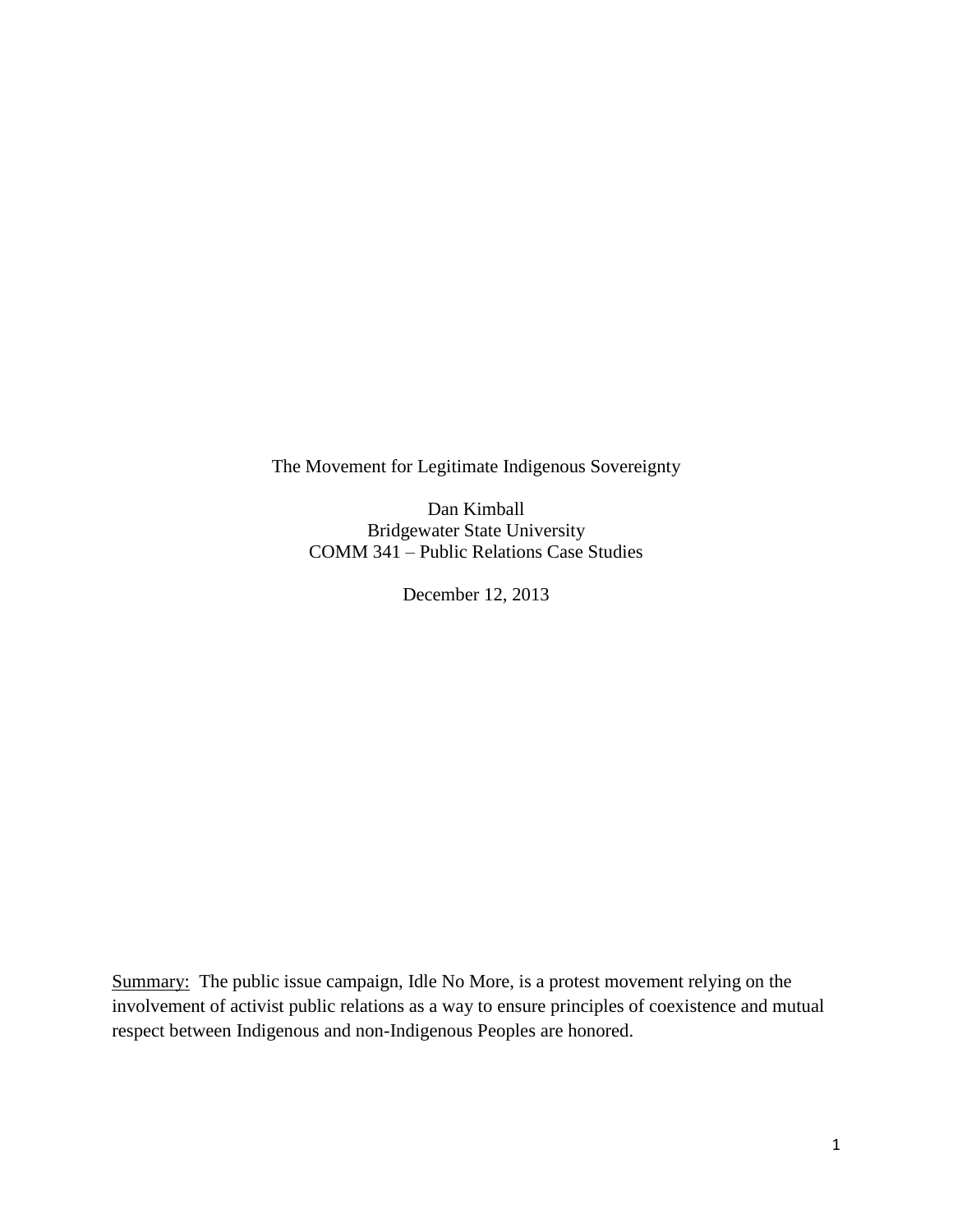## **Background**

The Idle No More Movement is a Canadian based, turned worldwide protest that seeks to draw attention to the abhorrent conditions of indigenous Canadian communities that have been negatively impacted by the recently passed Bill C-45, which eludes most Canadian environmental laws. The peaceful Canadian grassroots protest was originated by four First Nations women, and quickly become one of the largest Indigenous mass movements in Canadian history (idlenomore.ca). This movement has inspired various peaceful protests throughout the Canadian state resulting in a push for political and social change.

Canada has capitalized off of its abundance of land and resources, becoming one of the wealthiest countries in the world. However, various industries including mining, logging, oil, and fishing companies have abused their authoritative role at the expense of some of the poorest First Nations communities. These communities are rich in these valuable resources, and these Canadian industries continue to deplete these communities without any share of profit, exhausting fresh water supply, resulting in poisoned water which residually affects the ecosystem. The communities are being abused by this government that initially sought out to honor the laws that had been set out to *protect* these original communities.

The cycle of abuse continues as the government seeks to pass various laws that will allow reserve lands to be purchased and sold by big business for profit. Guidelines are miniscule, and all too often ignored. Although these companies are promising profit share, they have neglected to honor initial treaties which have left the Indigenous people skeptical. The people of the First Nations fear that soon they will be left with nothing other than poisonous water, land, and air. The Idle No More Campaign is an attempt to secure Indigenous autonomy and reinstate long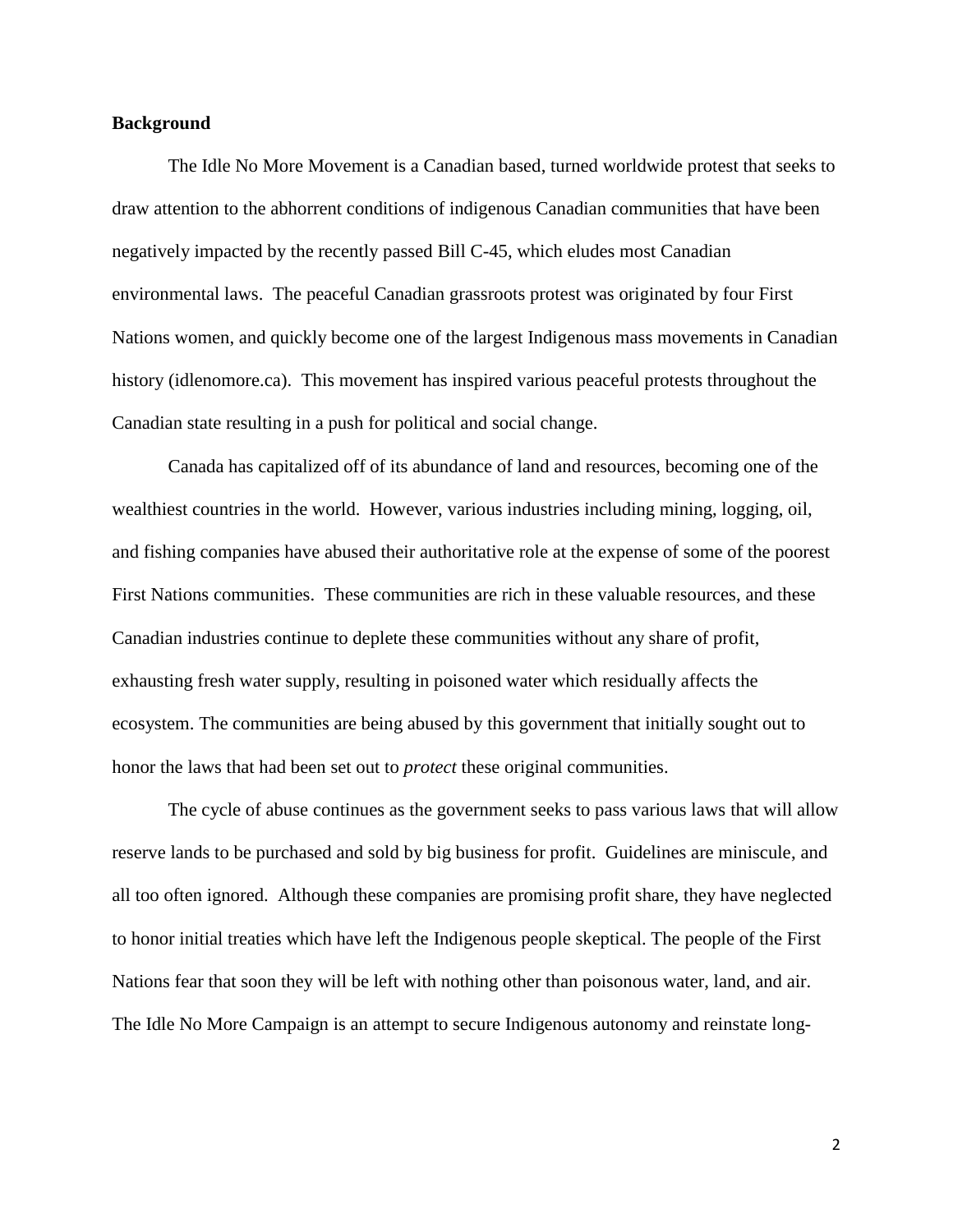established laws. For every day that passes, the tension between the Indigenous people and mainstream society grows as their rights continue to be ignored.

The Indigenous people have recently pushed for moving towards sustainability and overall development of scarce resources as well. The ultimate goal is to build an autonomous, sustainable community with environmental protections.

RQ: Who are the people forwarding this campaign, and what steps in particular are the Indigenous people taking to ensure sovereignty, sustainability, and reinstatement of peace?

## **Findings**

The Saskatchewan Four, Sylvia McAdam, Sheelah McLean, Jessica Gordon and Nina Wilson have been at the forefront of leading the campaign against the Harper Government's Bill C-45 (Hasselriis, 2013). Not only are these women responsible for leading the peaceful protests consisting of various marches, but also bringing the awareness of this issue to social media. The hash tag Idle No More created a media firestorm throughout Canada and beyond.

According to the "United Nations Declaration on the Rights of Indigenous Peoples" corporate interest must respect the interest of these aforementioned people who are saying no to development on their territory (idlenomore.ca). Another necessary step towards the reinstatement of peace is the reaffirmation of the Aboriginal Title and Rights, in section 35 of Canada's constitution, and recommended by the Royal Commission on Aboriginal Peoples (idlenomore.ca).

Building awareness for the people of the First Nations has not been limited to peaceful marches in Canadian territories and social media. There has been a worldwide effort to raise awareness for racist and exploitive behavior toward Indigenous people through things such as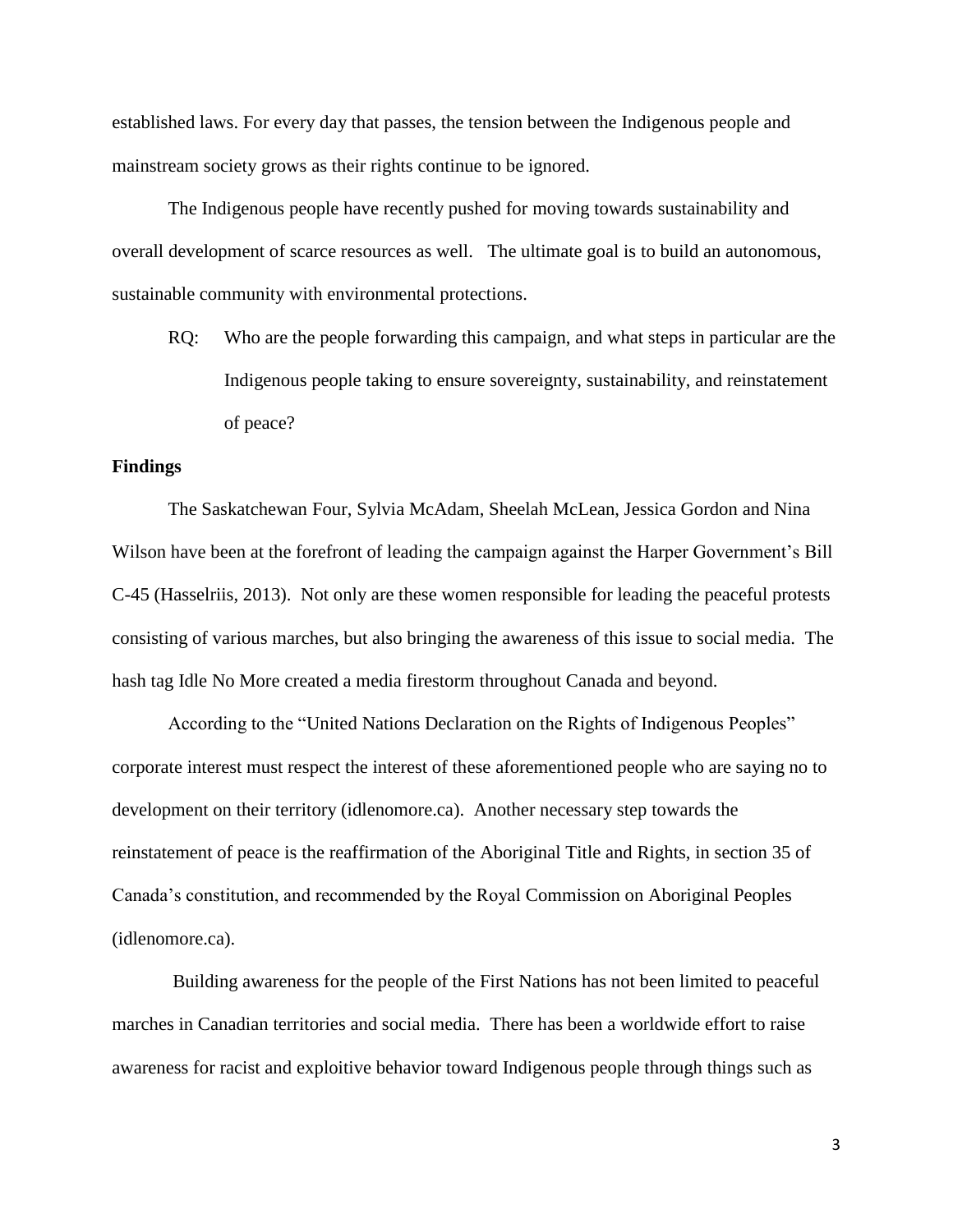round dances, flash mobs, and rallies worldwide (truth-out.org). Although all of these movements and more have helped the campaign gain relative success, crisis responses depend on the public and political environment in which the crisis is occurring, the culture and inner workings of the organization facing the crisis, and human nature. These three factors directly tie into the Idle No More event.

Contrary to some of this research, a poll taken by Armina Ligaya, (2013) suggests that 49% of Canadians do not support the Idle No More movement and more than half of those people have First Nations ancestry. The poll randomly surveyed 1,626 Canadian adults on January 16 and 17, during a succession of demonstrations. The vast majority of Canadians, (61%) said police should not allow Idle No More protesters to block major highways, rail lines and border crossings as this presents an inconvenience to their everyday routine. Still, the aboriginal people involved in the Idle No More movement continue to be at the focal point of these crises. These crises are interrelated and have plagued the aboriginal people.

On October 17<sup>th</sup> Canadian police arrested at least 40 people in Eastern New Brunswick at the site of a protest over shale gas development that turned violent when authorities attempted to enforce a court-ordered injunction that the demonstrators be removed. The RCMP has claimed that this action was necessary as protestors from First Nations groups were arrested for firearms violations, threats intimidation, mischief, and violating the injunction. Protestors contest those claims, stating that law enforcement met the unarmed protesters with dogs and tear gas.

One of the most recent issues deals with the development of the Keystone XL pipeline. The pipeline would run approximately 2,000 miles from Canada to the Gulf of Mexico, synthesizing heavy crude oil from tar sand (activistpr.com). The issue with tar sands led to a mechanical crisis just months ago in Greenpeace Canada, as an estimated 1.5 million barrels of

4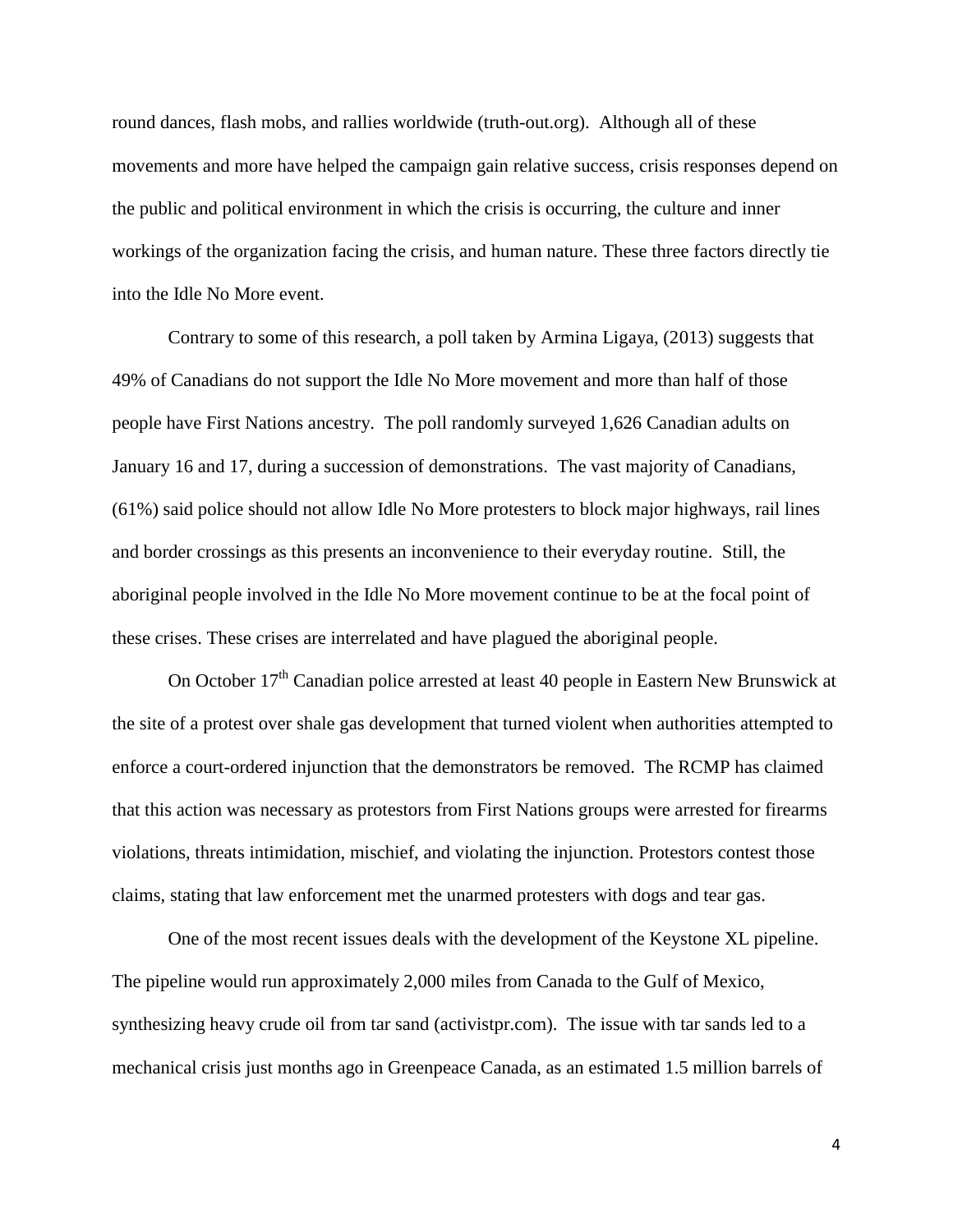tar sands have leaked and are continuing to leak at four different sites in Alberta directly affecting the ecosystem. Lopez (2013) attests that tar sands create significant dangers to water quality, climate change, and human health.

## **Conclusion**

This struggle is not exclusively important to the Aboriginal peoples of the First Nations of Canada. Freedom for people facing injustice is a global struggle that is becoming more prevalent through the expansion of social media. In more ways than one, this situation parallels the United States' treatment of their Native People. Understanding how people typically respond to issues, most people that are aware of the Idle No More movement have shown support. This controversy ties into violence against women, environmental degradation, and moral, political and legal choices. All of these movements and more have helped the campaign gain relative success.

This movement is also a microcosm for the current emphasis on sustainability and installment of renewable resources. Processes that are hazardous to the Earth have serious consequences to the climate and health of the people affected by these processes. The Idle No More movement has valid arguments that may spark social revolutions; however, changing laws is not an easy process.